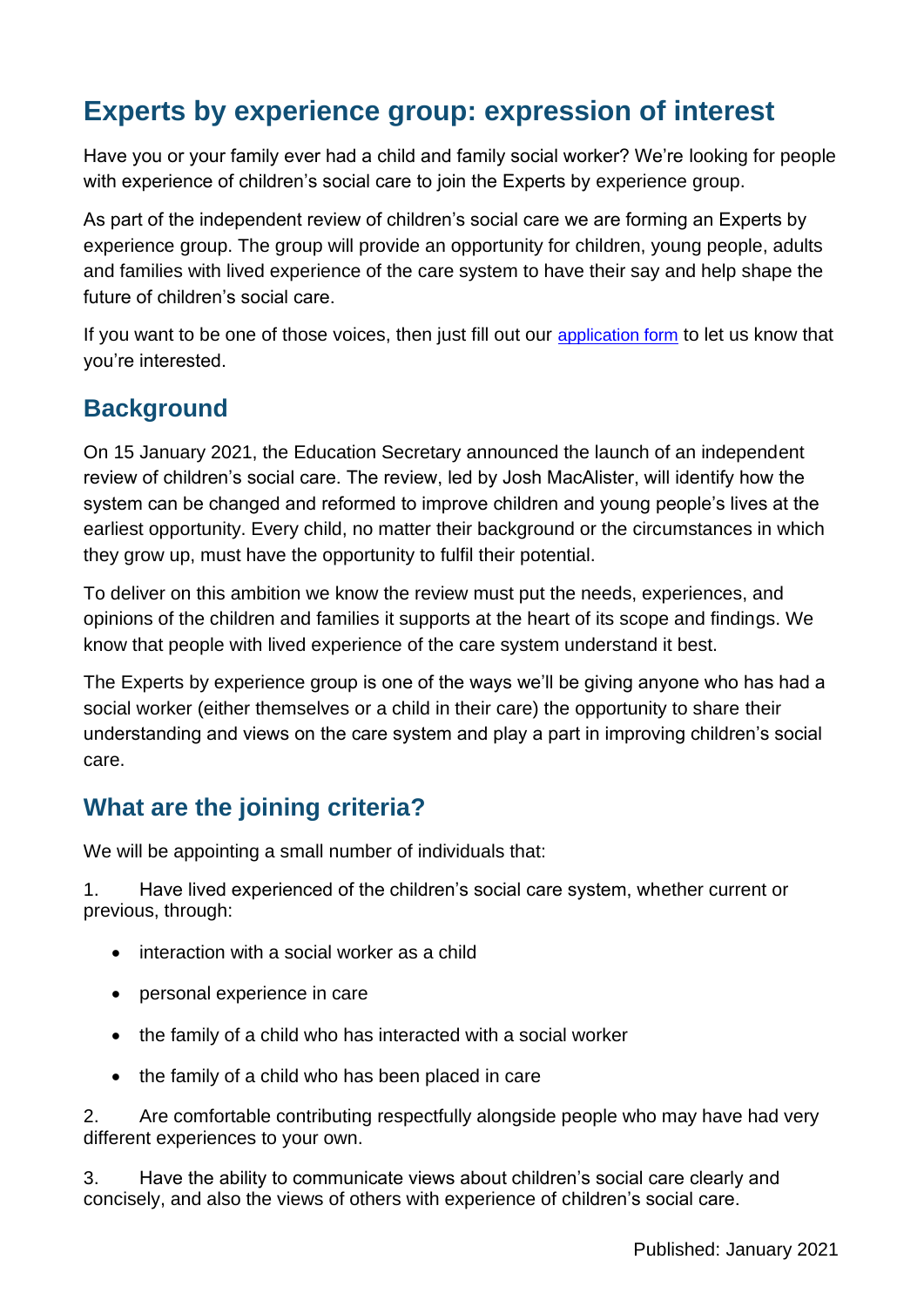To ensure the Experts by experience group represents as broad a range of voices from care as possible we will be actively seeking to make sure the group is diverse and representative. We encourage applications from people with the widest possible range of backgrounds, cultures, and experiences. We particularly welcome applications from those from Black, Asian and Minority Ethnic backgrounds, and applicants with disabilities.

What exactly will the Experts by Experience Group do?

All Experts by experience group members will have the opportunity to play a central role in the review. For instance, you will be able to:

- share your opinions, ideas and experiences with Josh and the review team, including around how the review should engage with other care experienced people and families
- participate in discussions, workshops and focus groups to comment on and guide the review's recommendations

## **Time commitment**

We expect that you will need to be able to commit to spending up to half a day per month to the role (for approximately 12 months).

Group members will be compensated if participation is not funded by their employer, or you are unable to work whilst participating and would otherwise be left out of pocket. In addition, group members may be paid to complete discrete pieces of work or projects throughout the review, and all members of the group will be entitled to claim any reasonable expenses incurred as part of the role, in line with guidelines that will be issued to you upon appointment

## **Location**

The group will meet virtually; however, where physical attendance at a meeting or event is necessary group members will be reimbursed reasonable travel and subsistence costs incurred.

#### **Are there other ways to share my views?**

The Experts by experience group will not be the only way the review hears the views of children, young people, care experienced adults and families with lived experience of the children's social care system - there will be many other opportunities. Anyone who applies to join this group will also have the opportunity to sign-up to an engagement list so we can get in touch with you when there are future opportunities to participate in the review.

We are anticipating a high volume of applications for a limited number of positions. However, if you aren't appointed to the group then there will still be many opportunities for you to directly contribute to this important review. Details of these opportunities will be shared in the coming weeks.